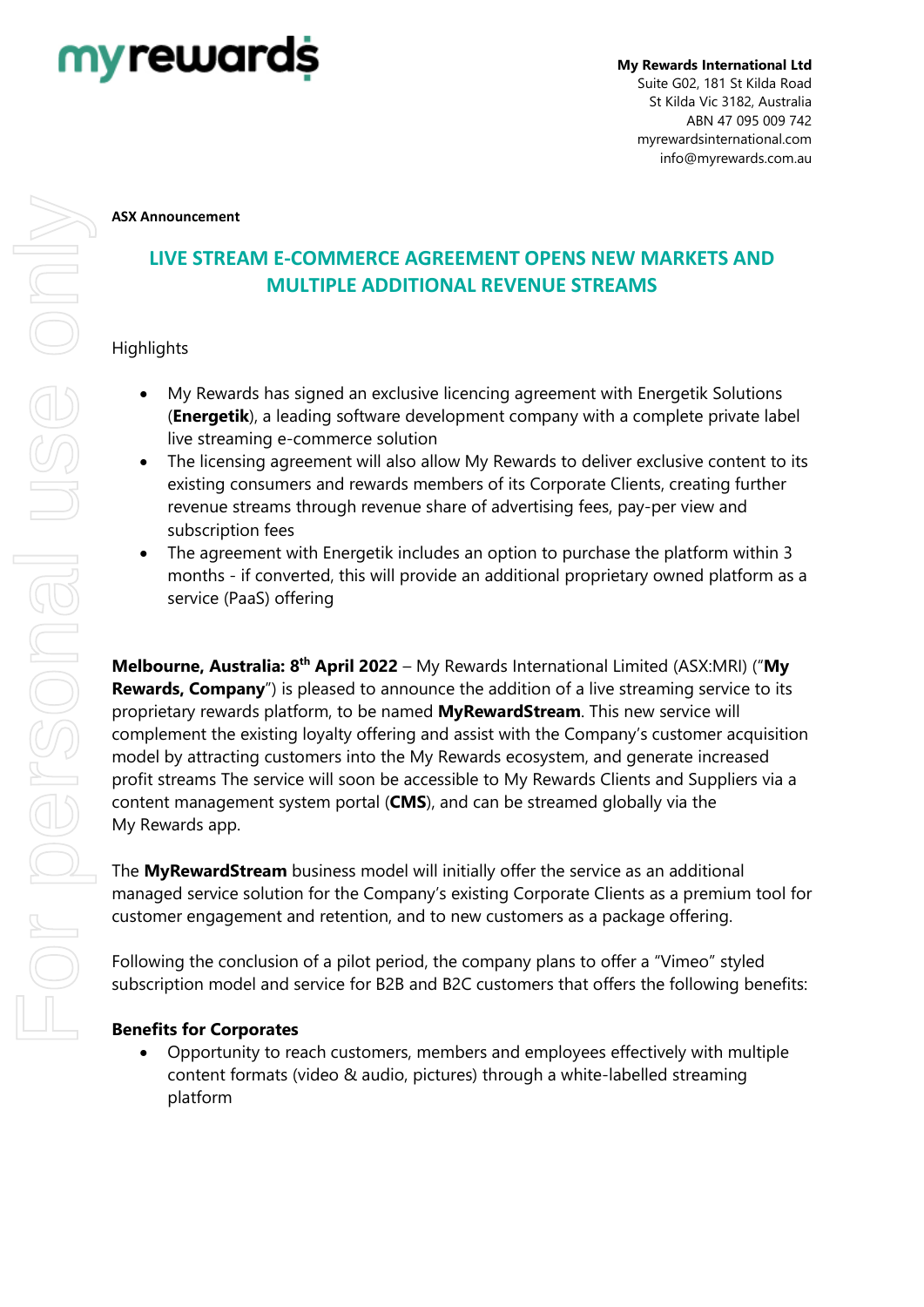#### **Benefits for Consumers**

• Ability to access exclusive content and other promotions that are customised to members interests

#### **Benefits for Suppliers**

• Opportunity to increase customer conversion, brand awareness and sales

#### **Monetisation**

Free-to-use video platforms such as YouTube and Facebook prevent Corporates and Suppliers from controlling how they monetise their content and, in most cases, do not allow advertising revenue to be generated or shared outside of their ecosystem. A private-label live video streaming solution will allow the Company and its Corporate Clients and Suppliers to monetise their content.

Clients can choose to implement paywalls for user subscription fees, pay-per-view, or implement their own advertisements. Implementing paywalls further extends possibilities for live streaming content, whereby Clients can host private and ticketed events like exclusive influencer videos, inhouse training videos, live performance, webinars, behind-the-scenes content and much more.

#### **Customer Acquisition**

The live stream e-commerce solution is complementary to My Rewards' existing loyalty management platform and will effectively provide the Company with more opportunities to acquire customers at low cost by utilizing content provided by Corporates and Suppliers.

My Rewards' strategy to acquire customers via the platform is by customer activation strategies such as web and app sign up, use of the Company's e-wallet, or via the download of the streaming application. The ability to acquire additional customers in this way will allow My Rewards to build a larger customer base for its marketplace solution and moves the Company closer towards becoming a true Omni Channel software-as-a-service (SaaS) solution, covering Rewards, Loyalty Technology and the Customer Experience.

myrewards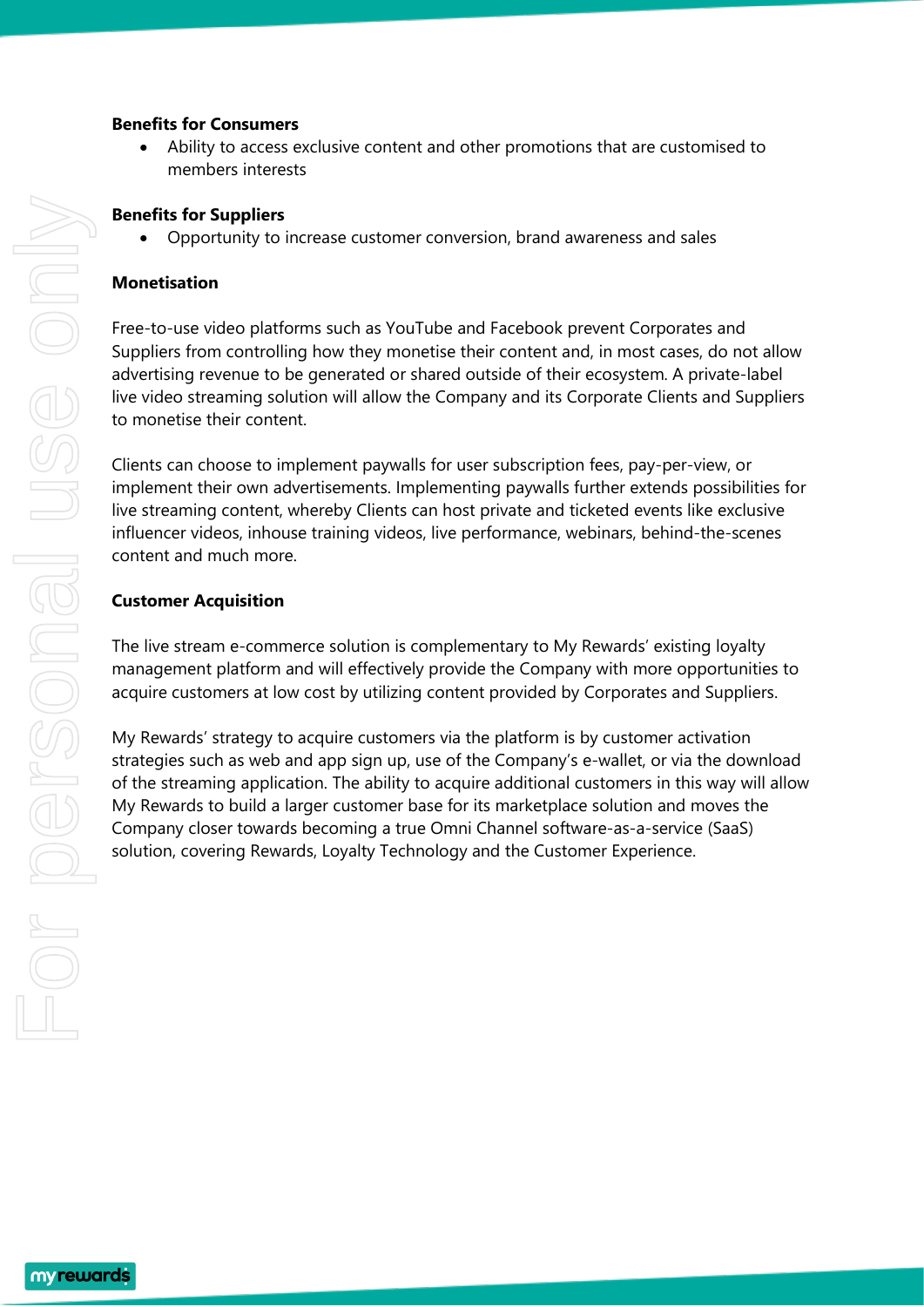



## **Key Terms of Agreement with Energetik**

The rolling three-year licensing agreement with Energetik is exclusive with an annual fee of \$20,000 in addition to a 50/50 revenue split between My Rewards and Energetik on revenues generated through this channel. The agreement is effective immediately and the new service is anticipated to be operational in April 2022 . Usual commercial termination provisions apply. The Board considers the potential benefit of the new service to flow to My Rewards to be significant. The Company has an exclusive option to purchase the platform from Energetik within a three-month time period for A\$2.5m of scrip at the greater of A\$0.10 per share, or the average of the 10-day VWAP prior to exercise of the option.

My Rewards' Managing Director, Maitreyee Khire, commented on the Energetik opportunity, explaining, "The functionality of the Energetik platform will allow My Rewards to seamlessly

myrewards